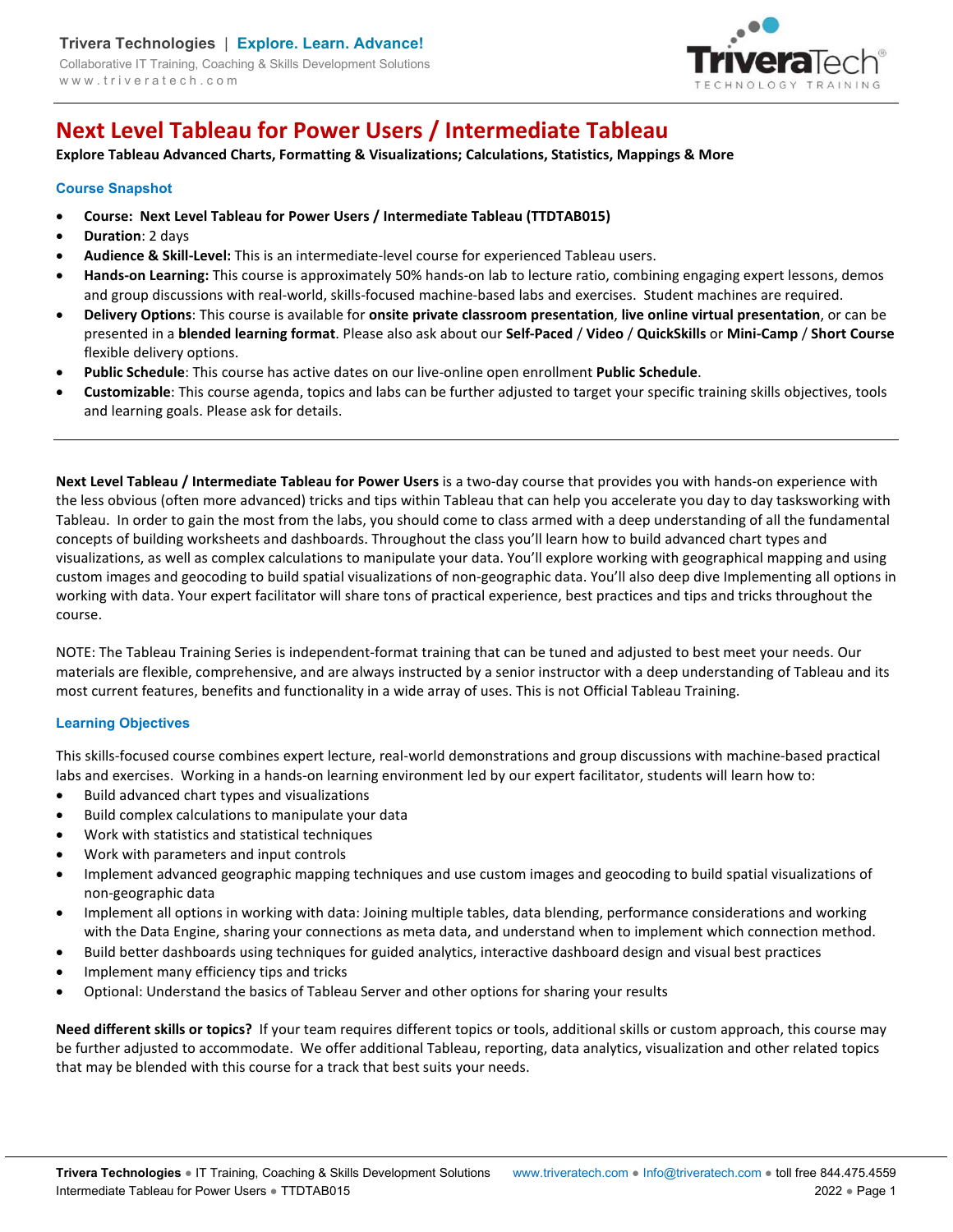

#### **Audience & Pre-Requisites**

This is an **Intermediate and beyond-level** Tableau course geared for experienced Tableau users who wish to leverage Tableau's more advanced capabilities.

**Take Before**: Attending students should have skills equivalent to or should have recently attended one of these courses:

- TTDTAB002 Introduction to Tableau / Tableau JumpStart (2 days)
- TTDTAB006 Tableau Desktop Fundamentals (2 days)
- TTDTAB004 JumpStart Great Data Visualization with Tableau Desktop (for New Users)

**Take After:** Please see our detailed **Tableau Training Suite** list of offerings for the complete Tableau, reporting and analytics course list, skills map and suggested learning paths.

**Enhanced Learning Services:** Please also ask about our **Pre-Training Class OnRamp & Prep / Primer** offerings, **Skills Gap Assessment Services**, **Case Studies**, **Knowledge Check Quizzes**, **Skills Immersion Programs & Camps**, **Collaborative Mentoring Services** and **Extended Learning Support** & **Post Training** services.

#### **Course Topics / Agenda**

*Please note that this list of topics is based on our standard course offering, evolved from typical industry uses and trends. We will work with you to tune this course and level of coverage to target the skills you need most. Course agenda, topics and labs are subject to adjust during live delivery in response to student skill level, interests and participation.* 

## **Introduction and Getting Started (Quick Refresh, Optional)**

- Why Tableau? Why Visualization?
- The Tableau Product Line
- Level Setting Terminology
- Getting Started creating some powerful visualizations quickly
- Review of some Key Fundamental Concepts

## **Filtering, Sorting & Grouping**

- Filtering, Sorting and Grouping are fundamental concepts when working with and analyzing data.
- Advanced options for filtering and hiding
- Understanding your many options for ordering and grouping your data: Sort,
- Groups, Bins, Sets
- Understanding how these options inter-relate

#### **Working with Data**

- Learn the difference between joining and blending data, and to do each
- Consider the implications of working with large data sets, and options for when and how to work with extracts and the data engine.
- Investigate best practices in "sharing" data sources for Tableau Server users.
- Data Types and Roles
	- Dimension versus Measures
	- Data Types
	- Discrete versus Continuous
- The meaning of pill colors
- Database Joins
- Data Blending
- Working with the Data Engine / Extracts and scheduling extract updates
- Working with Custom SQL
- Adding to Context
- Switching to Direct Connection
- Building meta data via shared Data Source connections
- Performance considering and working with big data
- OLAP considerations (Overview)

#### **Working with Calculated Data and Statistics**

Understand the intricacies of manipulating data within Tableau

- A Quick Review of Basic Calculations
- Arithmetic Calculations
- String Manipulation
- Date Calculations
- Quick Table Calculations
- Custom Aggregations
- Custom Calculated Fields
	- Logic and Conditional Calculations
	- Conditional Filters
- Advanced Table Calculations
	- Understanding Scope and Direction
	- Calculate on Results of Table Calculations
	- Complex Calculations
	- Difference from Average
	- Discrete Aggregations
	- Index to Ratios
- Understanding where Calculations Occur
	- **Statistics**
	- Reference / Trend Lines
	- Statistical Calculations
	- Summary Stats
	- Cohort Analysis
- Working with Dates and Times
	- Continuous versus Discrete **Dates**
	- Dates and Times
	- Reference Dates

#### **Advanced Mapping**

Learn the intricacies of working with the mapping function within Tableau including working with custom geographies and geo-coding, working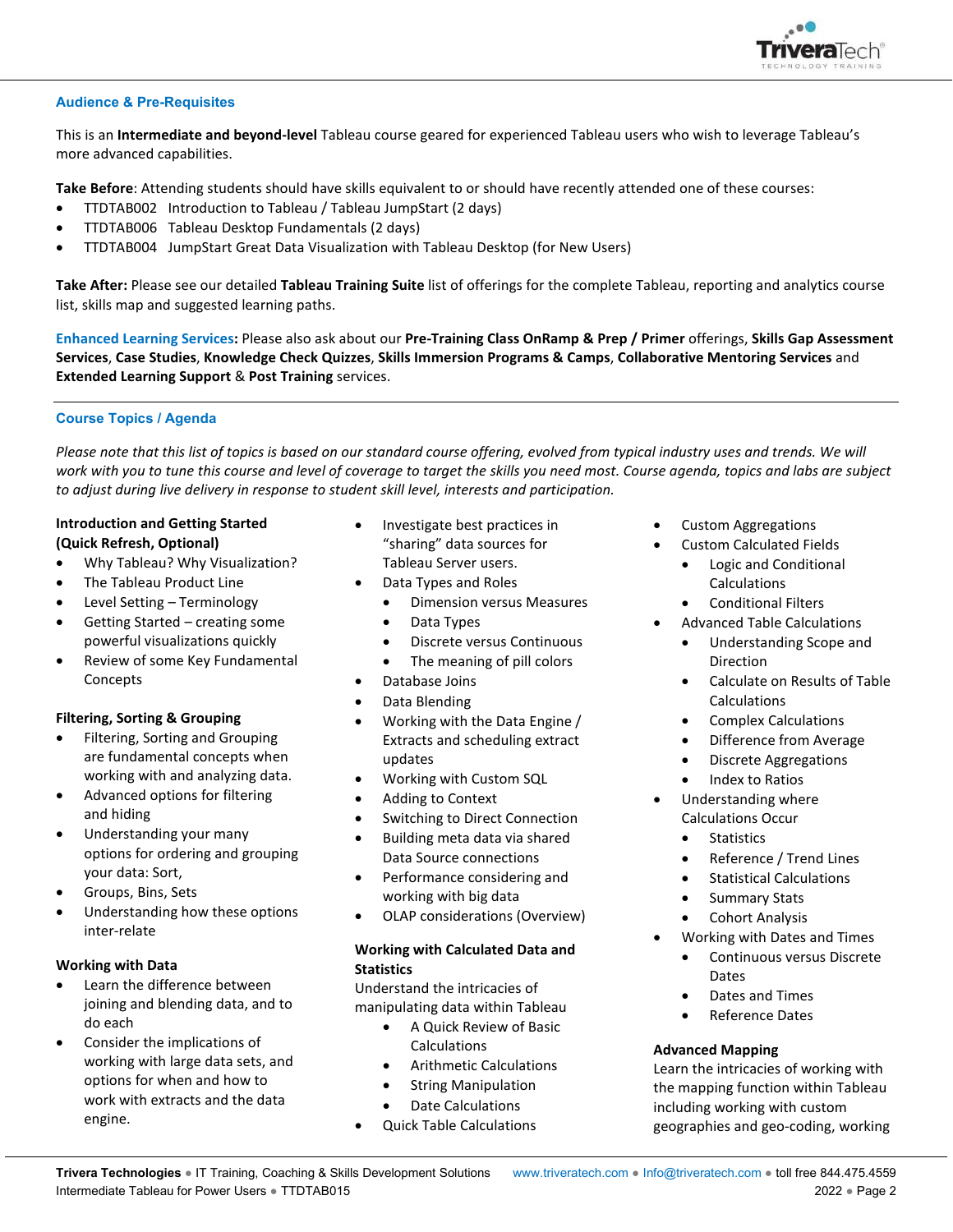

with an alternate WMS server and spatially visualizing non-geographic data

- Fundamentals Review: Building basic maps
	- Fixing geographies
	- Geographic Fields
	- Map Options
- Built-in Demographics / Layering
- WMS working with a Web Map Service
- Importing Custom Geographies
- Assigning Geographies to Non-Geographic fields
- Distance Calculations
- Spatially Visualizing non-Geographic Data using background images and geocoding

## **Working with Parameters**

How to use parameters to modify our title, create What-If analysis, etc.

- Parameter Basics
	- Data types of parameters
	- Using parameters in calculated fields
	- Inputting parameter values and parameter control options
- Advanced Usage of Parameters
	- Using parameters for titles, field selections, logic

## statements, Top X

## **Building Advanced Chart Types and Visualizations / Tips & Tricks**

Create chart types and visualizations that may be less obvious in Tableau, as well as more common tips & tricks / techniques to assist customers in solving more complex problems.

- Bar in Bar
- Box Plot
- Bullet Chart
- Custom Shapes
- Gantt Chart
- Heat Map
- Pareto Chart
- Spark Line
- KPI Chart

## **Best Practices in Formatting and Visualizing**

- Formatting Tips
	- Drag to Legend
	- Edit Legend
	- Fill 100% Black Line
	- Highlighting
	- Labeling
	- Legends
	- Working with Nulls
	- Table Options
	- Annotations and Display Options
	- Introduction to Visualization Best

#### Practices

## **Building Better Dashboards**

How to build effective and interactive applications via dashboarding.

- Interactive Dashboards
	- Quick Filters
	- Dashboard Objects
	- Filter Actions
	- Highlighting and Actions
	- Performance
	- Publish to Web
	- Zones
- **•** Guided Analytics
	- Cascading Filters
	- Highlighting
	- Quick filter Options
	- Select then See Visual
	- Self-Populating Dashboards
	- Shortcuts
	- URL Actions

## **Overview – Working with Tableau Server**

- Publishing to Tableau Server Overview of publishing, scheduling & security options
- Tableau Server Usage Interacting with Published Visualizations

# **Student Materials & Lab Environment**

All course software (limited versions, for course use only), digital courseware files or course notes, labs / data sets and solutions (as applicable) are provided for you in our "easy access / no install required" high-speed remote lab environment. Our tech team works with every student to ensure everyone is set up with working access and ready to go prior to every course start date, ensuring a smooth delivery and great hands-on experience. Please ask for details.

## **Trivera Technologies | Tableau Training Suite**

## **Tableau Essentials – New to Tableau**

Strong Tableau foundation courses for all users as their experience with data analytics and Tableau builds.

- TTDTAB000 Getting to Know Tableau (Half-day workshop, light hands-on optional)
- TTDTAB001 Tableau QuickStart (1 day, light hands-on)
- TTDTAB002 Tableau JumpStart / Hands-on Introduction to Tableau for New Users / (2 days; extension of Tableau Quick Start)
- TTDTAB003 Tableau Web Authoring Essentials (2 days)
- TTDTAB004 JumpStart Great Data Visualization with Tableau Desktop (for New Users) (3 days)
- TTDTAB005 Tableau Server Administration (2 days)
- TTDTAB006 Tableau Desktop Fundamentals (2 days)
- TTDTAB102 Working with Tableau and Alteryx (Introductory) (2 days)